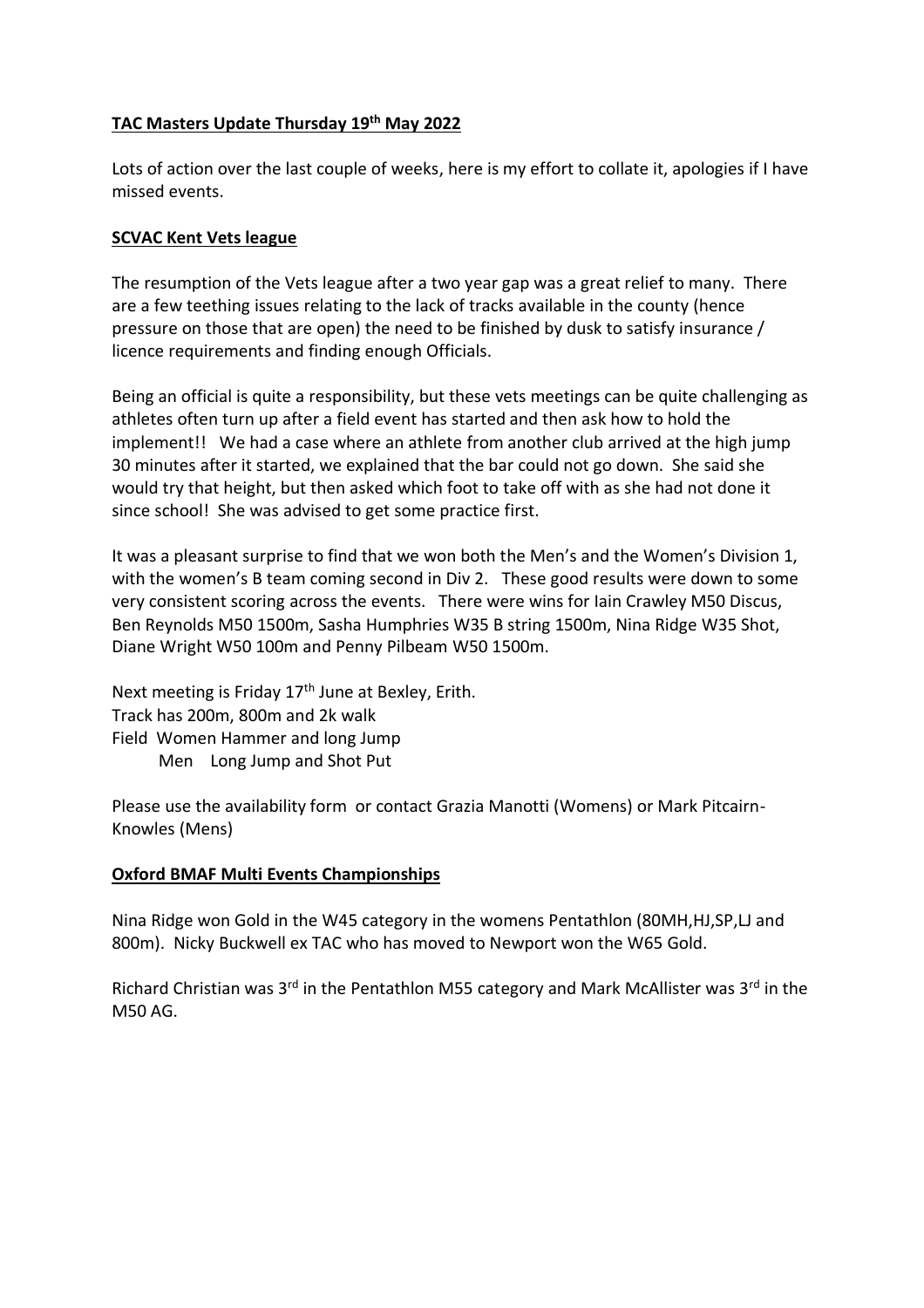

# **Oxford BMAF 10km walk Championship**

Grazia Manzotti dug deep to hold off her rival as she dropped her own British W50 record at the BMAF Track walking chmapionship.

Grazia then took part in the European non stadia championships with a road 10k last Friday. Ironically Grazia found herself battling with the local Italians for 3<sup>rd</sup> place finishing in an impressive 4th place. Sounds like a great experience.

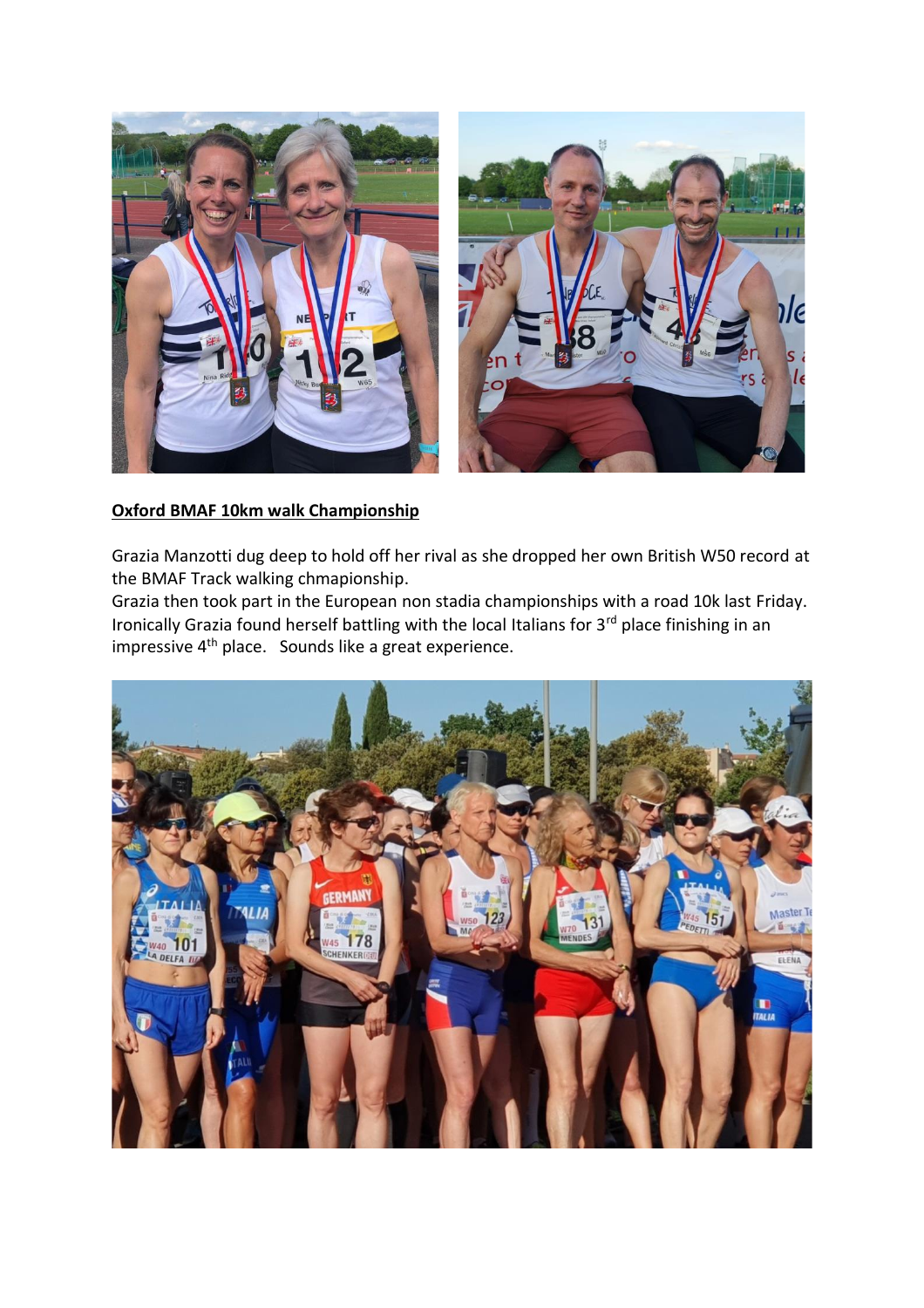# **Highgate night of 10000m**

Ben Cole ran at this exciting event and registered a TAC M35 record with 30.09.45

# **Beckenham Place park Relays**

Yet again perfect conditions were on hand for these well supported relays. Up at the front there were some blistering times over the 2.6 mile course. Fastest male was 12.36 and our very own Elle Baker confirmed her recent parkrun speed with 14.59 for the fastest Female lap.

Elle was lead runner for our Women's team that was second that also included Nichola Evans 16.09 who ran 2 minutes faster than the last time she ran this in 2019!!



Maria Heslop (16.27) was teamed up with two TAC U17's to take 3<sup>rd</sup> mixed team by 1 second!!

There were plenty of TAC vets involved with standout runs from Tony Fullbrook 16.48, Jacek Traczynski 15.45 and Tom Rule 15.50. Great to see Andy Wood running competitively again 16.53.

Angie Crush 22.18 and Anthony Crush 16.23 teamed up with their son Huxley for a family effort that saw them finish 11<sup>th</sup> Mixed team



# **Darenth Valley 10k**

This is a challenging course. Adam Tibbals 39.09 Nichola Evans 40.21. 2nd Female overall Penny Pilbeam 45.14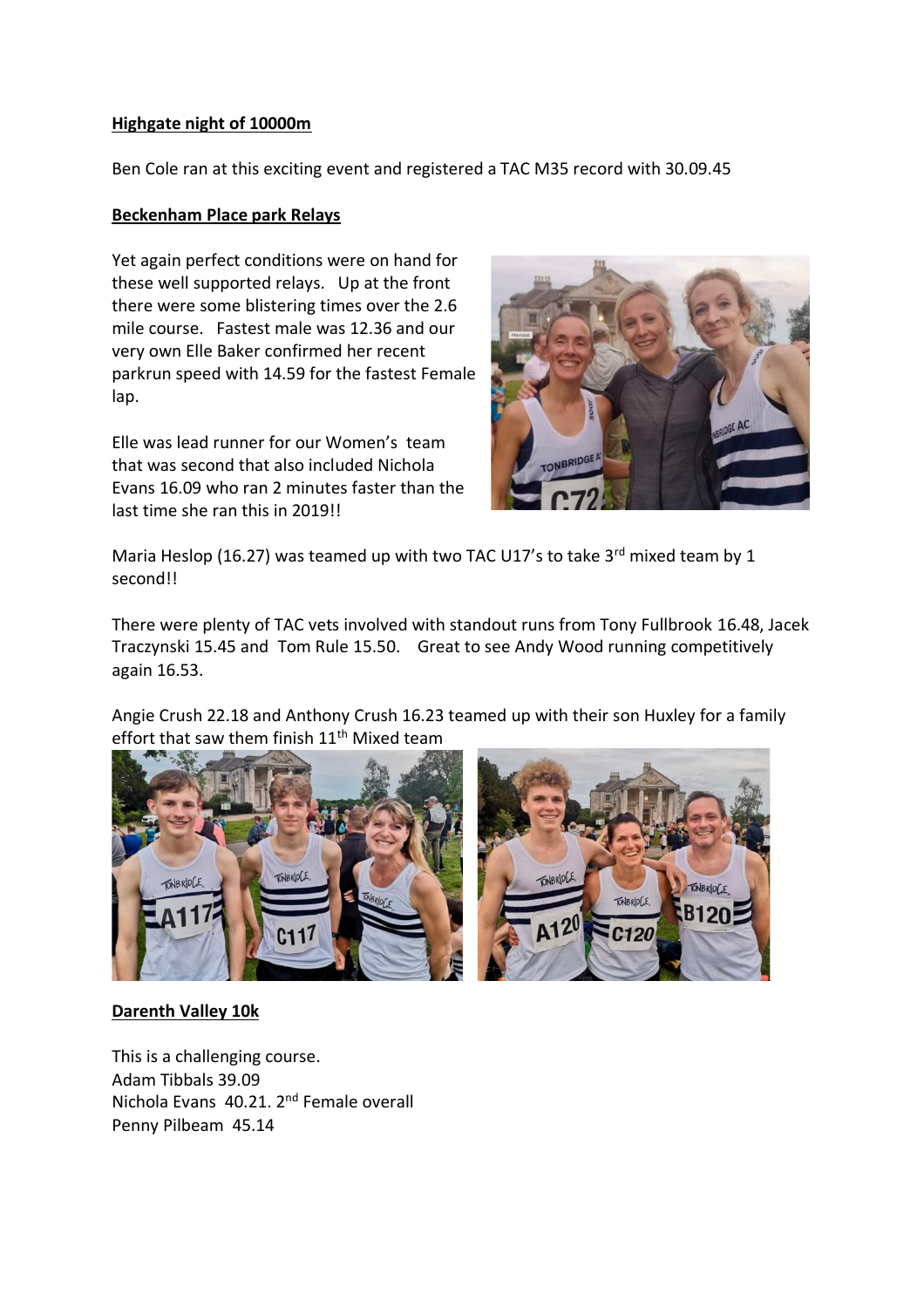



#### **Sittingbourne 10k**

Tina Oldershaw celebrated moving into the next AG by being first Female overall in 41.33.

# **Further News from Anthony Stevens Ultra events**

Thought I would give you a quick update on my latest ultra races – a couple of 50k-ish races over the last 2 weeks which I used as my final warm-ups for the Cape Wrath Ultra.

# <https://www.oldiesultras.com/post/ready-for-wrath-160k-over-three-ultras-from-24-april-to-7-may>

I'll be heading up to Scotland this weekend and the race itself starts on Sunday morning, finishing the following Sunday – if anyone is interested in watching my progress ("dot watching") across the 8 days, there is a GPS link below that has the dots for each of the runners. I'm number 268. As it is a stage race, the dots will stop overnight at the end of each daily stage. There'll be very limited phone coverage for the whole 8 days, so any messages or comments (of encouragement or otherwise !) should be sent via "Ultramail" on the OpenTracking link - the organisers print out the messages for you when you arrive at camp at the end of each stage.

#### <https://live.opentracking.co.uk/capewrathultra22/>

It looks like it's going to be very wet and boggy, so right now my main objective is making it to the end without getting trench foot! I'll have a better sense of what a competitive time is likely to be once the race is underway, but looking at previous editions, I'm hoping to be somewhere in the 60- 70 hours range for the race as a whole.

# **British Airways 10k and Half M**

Nathan Chapman was  $2^{nd}$  in the 10km 33.42 and Helen Gaunt was  $1^{st}$  in the HM 80.58